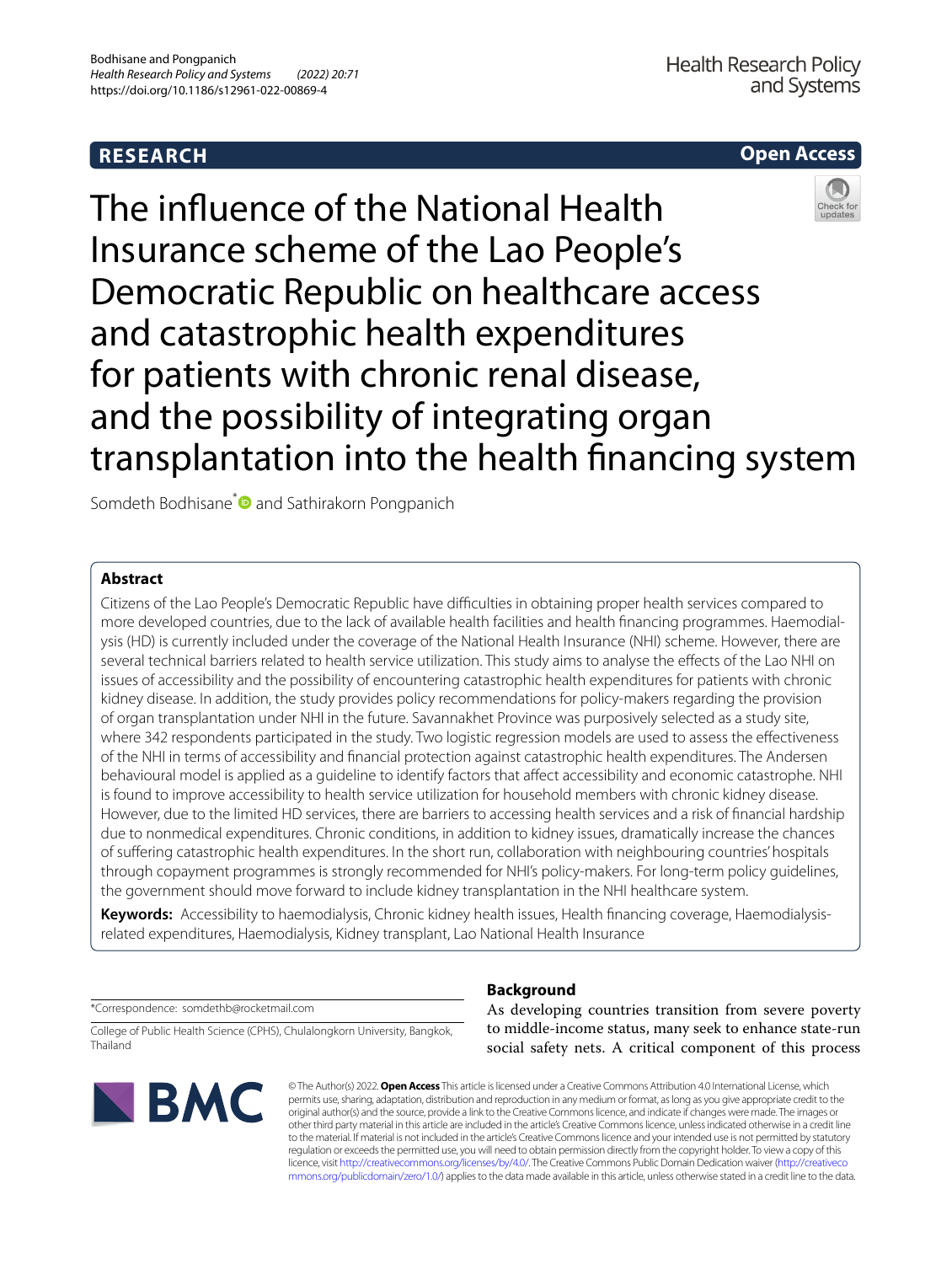has been the establishment of universal health insurance schemes, which have been extended to several low- and middle-income nations over the past several decades [\[1](#page-10-0), [2\]](#page-10-1). The government must have a robust health financing system as a stepping stone for further development [[3–](#page-10-2) [5\]](#page-10-3). In low-income countries, government contributions to healthcare are less likely to be adequate, necessitating extra support from nongovernmental organizations, community groups and commercial health insurance. Despite these contributions, resources may be insufficient to protect against fnancial risk, and the fnancial burden may be transferred to patients [[6\]](#page-10-4). Due to the sizeable informal sector working outside the tax system, developing countries may confront more complex issues than those experienced by wealthy countries when extending health insurance [\[7](#page-10-5)].

The health financing system of the Lao People's Democratic Republic has made remarkable progress towards universal health coverage (UHC). Social health protection has seen a rapid increase, from merely 10.5% in 2008 to over 94% of the total population in 2018. Lao health fnancing was started when the government introduced the State Authority for Social Security scheme, a compulsory plan for government officials, in 1995, followed by the Social Security Organization scheme for formal salaried workers under private enterprises in 2001. In 2002, a voluntary-based health fnancing scheme targeting selfemployed workers was implemented by the government through the Community-Based Health Insurance (CBHI) initiative. In addition, the government introduced the Health Equity Fund (HEF) in 2004, focusing on the target group of poor and vulnerable people. In this case, the government purchased CBHI healthcare plans for poor people, certifed by the heads of villages or local authorities. Additionally, the Free Maternal, Neonatal and Child Health (FMNCH) services policy was implemented to support mother and child health  $[8, 9]$  $[8, 9]$  $[8, 9]$  $[8, 9]$ . The idea of gathering all related schemes under one umbrella was introduced in 2012 when the prime minister issued Decree 470/PM to develop the National Health Insurance (NHI) Fund. In 2016, the NHI was officially implemented under the CBHI, HEF and FMNCH under the Ministry of Health. Between 2016 and 2017, the scheme was quickly expanded to all 17 provinces except Vientiane Capital, which protected informal employment through CBHI  $[10]$  $[10]$ . The timeline of Lao health financing between 1995 and 2016 is shown in Table [1.](#page-1-0)

Several studies were conducted to assess the efectiveness of CBHI and NHI and their impact on improved accessibility and fnancial protection against catastrophic health expenditures for general health service utilization. The results of these studies reveal that CBHI signifcantly improves access to health service utilization for household members with chronic conditions. Most insured households under the CBHI scheme were able to avoid fnancial catastrophe due to health service utilization. However, poor households still retained the highest probability of encountering catastrophic health expenditures related to health service utilization [[8,](#page-10-6) [11](#page-10-9)]. As a voluntary health fnancing scheme, CBHI members were required to pay membership or contribution rates. As there was no medical check before enrolling in the system, household members' existing chronic conditions strongly afected health service utilization. In other words, households with a chronic illness or health problem were more likely to enrol in or acquire health insurance [[12\]](#page-10-10). Under the NHI's coverage, the benefts package provides most health services in public/government healthcare facilities. There are some exemptions from NHI coverage such as very-important-person (VIP) room service, specifc types of medicines in the essential medicine list and health issues due to traffic and work accidents. Services under the coverage of other vertical projects (AIDS, tuberculosis and malaria) and nonessential services (plastic surgery, dental care and other services) are not included in the NHI coverage [[9\]](#page-10-7). Unlike its predecessor, under NHI coverage, patients or their households are required to pay 25% (as a copayment) for health services exceeding 5 million LAK (US\$ 500) [\[13](#page-10-11)]. NHI has increased the efectiveness of health service utilization immensely for households in the poorest income groups. Without a monthly or yearly contribution rate as

<span id="page-1-0"></span>**Table 1** Timeline of health fnancing in the Lao People's Democratic Republic

|                | Period | <b>Health financing policy</b>                                     | Source of funding                                  |
|----------------|--------|--------------------------------------------------------------------|----------------------------------------------------|
|                | 1995   | The State Authority for Social Security (SASS) for civil servants  | Salary                                             |
|                | 2001   | The Social Security Organization (SSO) for formal salaried workers | Salary                                             |
| 3              | 2002   | CBHI for self-employed and informal economy workers                | Contribution rates                                 |
| 4              | 2010   | FMNCH services policy                                              | Various                                            |
| $\overline{5}$ | 2016   | <b>NHI</b>                                                         | Fixed copayment<br>rates and government<br>subsidy |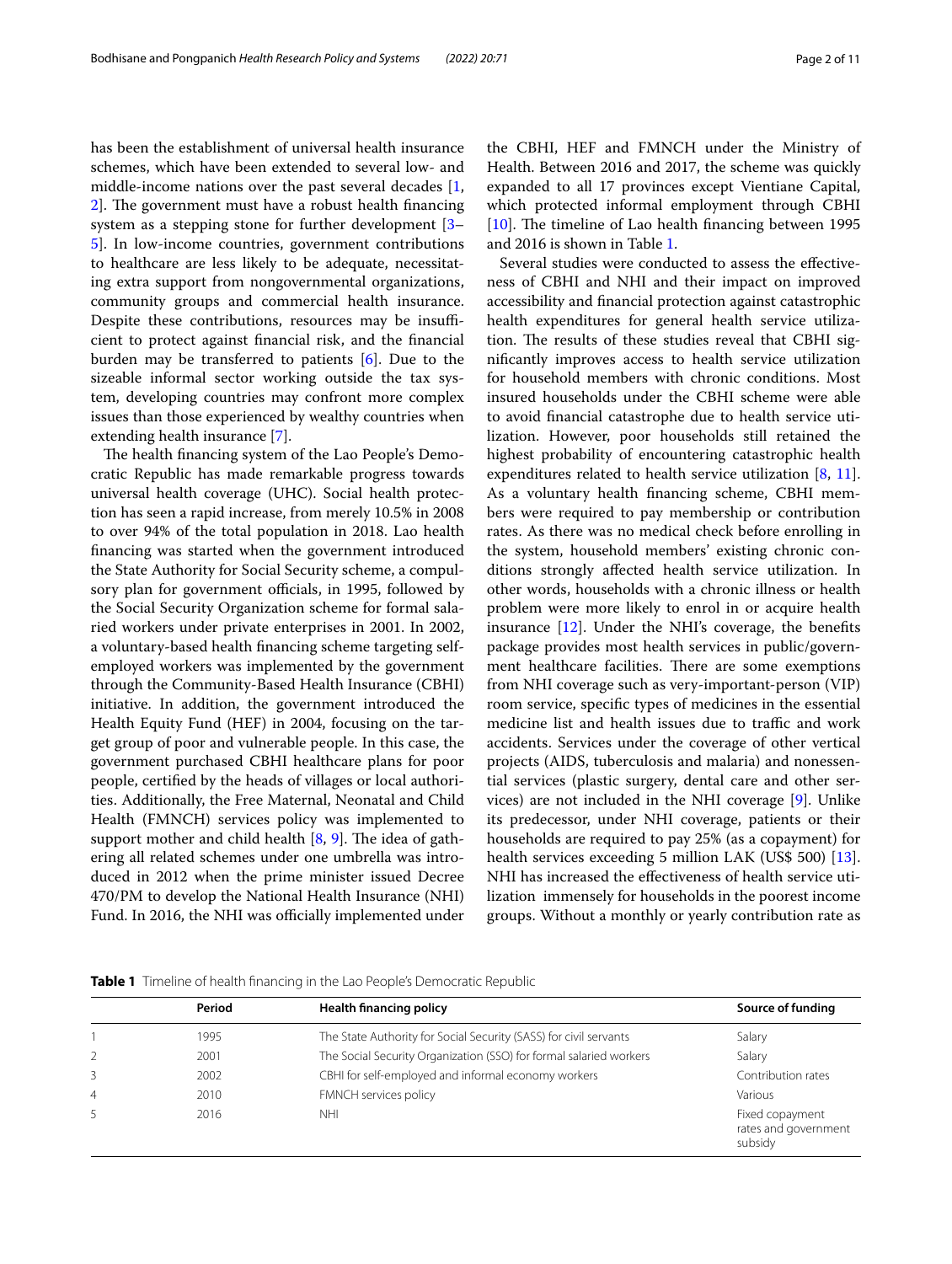in the CBHI scheme, a massive increase in hospital visits has occurred. As a result, without the physical expansion of hospitals, health facilities have become crowded and overutilized, with long waiting times and overloading. Most patients in the top income quintiles opt to seek treatment in neighbouring countries, where they believe they will receive better healthcare [[14\]](#page-10-12).

Chronic kidney disease (CKD) is increasingly becoming a global public health problem, which disproportionately burdens low- and middle-income countries, where detection and diagnostic rates remain low, with an approximate overall prevalence of  $8-16\%$  [[15](#page-10-13)]. This corresponds to almost 500 million individuals with kidney-related health issues, of which more than 78%, or nearly 390 million people, reside in low- and middle-income countries [[16\]](#page-10-14). While the government covers dialysis at all income levels, patients in low-income nations are more likely to face additional out-of-pocket (OOP) expenditures. In particular, patients need to use OOP spending for health service utilization in developing countries, whereas in high-income countries, care for patients with non-dialysis CKD and acute kidney injury (AKI) is funded by the government. UHC ensures that the population has equal access to all necessary health treatments without incurring fnancial hardship, ofered in just a few nations. In most high-income nations, infrastructure for CKD and AKI care is rated as good or above average, whereas in most low-income countries, infrastructure is classifed as very poor or below average [\[17](#page-10-15), [18\]](#page-10-16).

Haemodialysis (HD) was initially included in the Lao CBHI scheme. HD has been covered by NHI since its introduction. However, only fve HD sessions are covered. After the ffth HD session, patients or their families are expected to pay US\$ 55–60 per session OOP. The Lao People's Democratic Republic is still in the initial stage of the development of continuous ambulatory peritoneal dialysis. Human resources, medical equipment and technical issues are considered as a major constraint; before the COVID-19 situation, Lao patients sought their first HD in Thailand and Viet Nam, and then returned to receive maintenance HD locally [[19](#page-10-17)]. Savannakhet Province's NHI office devised a policy that covers unlimited HD sessions in order to increase accessibility and help patients avoid fnancial disaster that could happen after the ffth HD session. Under this policy, patients are expected to pay the inpatient department (IPD) flat rate of 30 000 LAK (US\$ 3) for each HD session [\[13\]](#page-10-11). Only HD sessions at Savannakhet Provincial Hospital in Kaysone Phomvihane District are covered by the NHI. The HD machines operate from Monday to Friday; each machine is used for two HD sessions daily [\[20\]](#page-10-18). As a result, Savannakhet Provincial Hospital can hold up to 26 patients on a daily basis. Undoubtedly, with more government subsidies, this policy enhances accessibility and fnancial protection for patients and their households. Without physical expansion, the hospital could end up being overloaded with a longer waiting time. Without the COVID-19 travel restriction, wealthier households prefer to seek health service utilization in private hospitals, hospitals in other provinces and those in neighbouring countries, predominantly Thailand and Viet Nam [[21\]](#page-10-19).

Regardless of the NHI coverage, there is a possibility for patients and their households to encounter catastrophic health expenditures due to nonmedical spending. In many cases, a patient must seek an organ transplant to improve their quality of life. Since Lao medical services do not offer organ transplants, patients have sought organ transplants in neighbouring countries using OOP expenditure when needed. The limited number of organ donors and health service utilization costs prevent most patients from accessing organ transplants. Although CKD is a signifcant public health concern in the Lao People's Democratic Republic, no systematic research has been conducted to determine the impact of a health funding scheme on enhancing healthcare usage for patients with renal disease. This study aims to analyse the efects of the Lao NHI on accessibility and the likelihood of encountering catastrophic health expenditure for CKD patients. In addition, the study provides policy recommendations for policy-makers in promoting the coverage of organ transplantation under NHI in the future.

## **Methods**

#### **Research design**

This study applies a cross-sectional comparative survey where respondents were interviewed at a single point in time. There was one group of respondents, who were under the coverage of NHI. Cross-sectional studies are observational studies that examine data from a single point in time within a population. They are frequently used to determine the prevalence of health outcomes, create a better understanding of the determinants of health, and characterize a population's characteristics. In contrast to other observational studies, cross-sectional studies do not follow individuals over time. The inclusion criteria for this study required respondents or their household members to be patients with chronic kidney issues. The study measured the effect of NHI in two aspects, access to healthcare and fnancial protection against high OOP expenditures for patients with kidney health issues. Andersen's behavioural model serves as a reference for the analytical process in this research. According to Andersen, health service utilization and expenditure can be afected by three components: predisposing, enabling and needs-based characteristics [[22–](#page-10-20)[24\]](#page-10-21).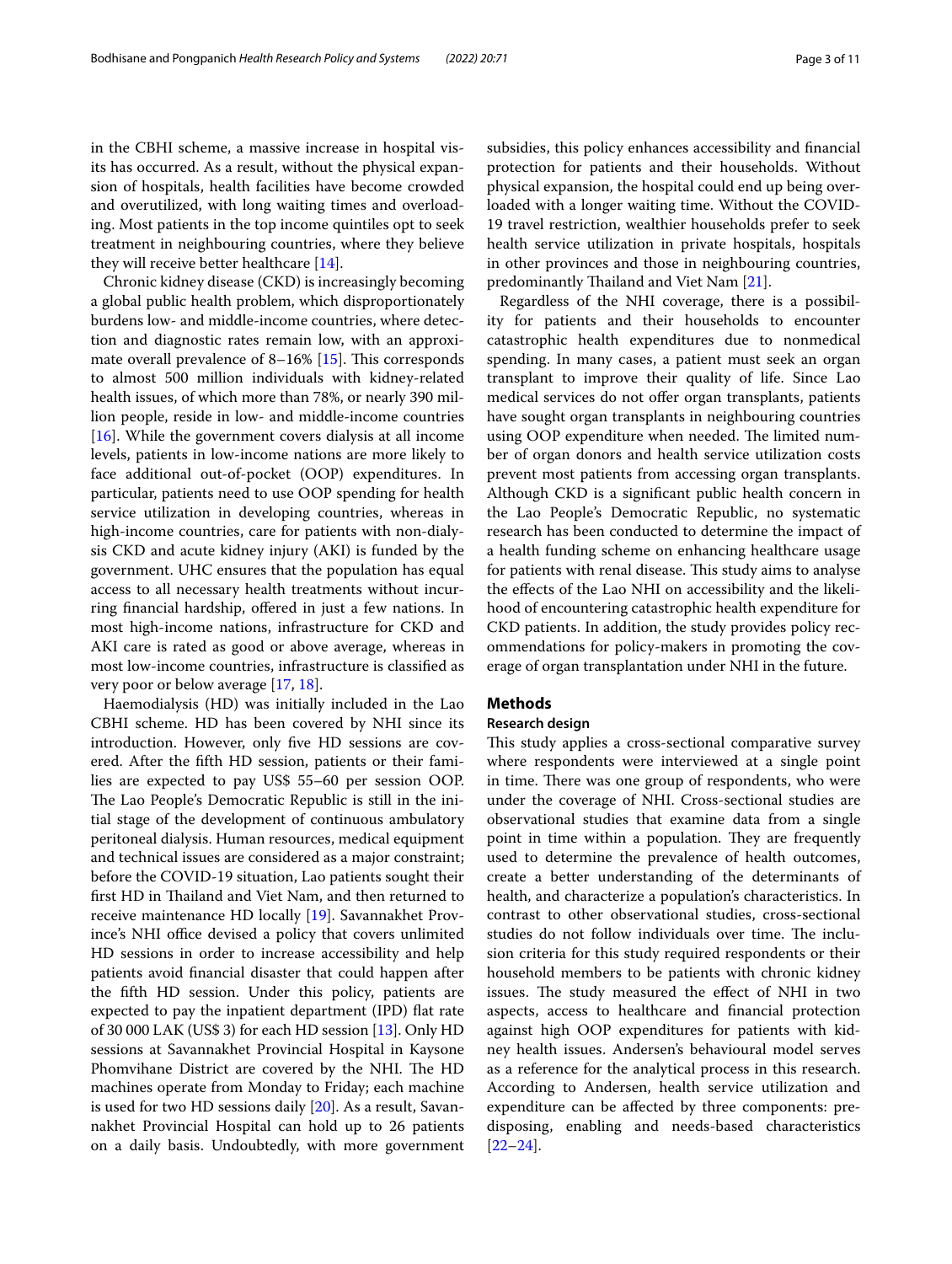## **Data collection**

Savannakhet Province was purposively selected as a study site. It should be recalled that the HD session is only available at the Savannakhet Provincial Hospital. Therefore, this hospital was used as a focal point of this research. The eligible respondents were approached at the HD department of the Savannakhet Provincial Hospital; these respondents were either patients or their household members as representatives. Patients generally register on a waiting list prior to receiving health services, and the data collection team randomly selected respondents from the HD waiting lists. The interviews were conducted before or after patients received healthcare services, either through face-to-face interviews or VDO conference methods using a structured questionnaire, from January to early April 2021, before the second lockdown due to the COVID-19 outbreak. As a result, some face-to-face interview sessions were able to be conducted at the Savannakhet Provincial Hospital. In an earlier work, Bodhisane and Pongpanich conducted interviews with 342 respondents to determine the NHI's effectiveness for general patients. Thus, to maintain comparability with its predecessor, this study selected an identical sample size of 342 respondents [\[14\]](#page-10-12).

#### **Statistical analysis and interpretation**

Descriptive statistical analysis has been used to present cross-tabulation information of respondents and/or their households' sociodemographic characteristics and hospital admission/IPD of households with the existence of CKD. Logistic regression models were used to analyse the probability of healthcare services utilization and fnancial catastrophe due to health service expenditure.

This study assumes that the probability of hospitalization is the proxy for accessibility to health service utilization. Since the data collection process was carried out at the hospital, all respondents would report receiving health service utilization. In this regard, the researcher team attempted to avoid such bias by ignoring the time at the hospital during the interview. During the interview session, respondents were obliged to give information regarding their use of IPD health services in the past 12 months. The triangulation technique was used to obtain the most accurate information possible. Specifcally, throughout the interview process, we employed a combination of direct and indirect questions to get the most accurate information.

In the analytical process, the dependent variables for logistic regression models are the likelihood of hospitalization (model 1) and the probability of experiencing catastrophic health expenditure (model 2) in households with CKD. Catastrophic health expenditure or fnancial catastrophe is a situation where patients' health payment or copayment expenditure is equal to or greater than 40% of their non-subsistence household income [\[25](#page-10-22), [26](#page-10-23)]. It should be recalled that this research retrieved historical data on HD services within the past 12 months. Hence, yearly expenditure related to HD was compared with the annual non-subsistence portion of their household income.

On the other hand, the independent variables were derived from Andersen's behavioural model, which comprises predisposing factors (gender, age, marital status, level of education and size of household), enabling factors (household income level and city of residence) and need factors (chronic condition within the household) [[27\]](#page-10-24).

## **Validity**

Validity refers to the degree to which a test accurately assesses what we intend to measure. It is determined by the instrument's appropriateness in measuring the study's characteristics. The term "validity" relates to a measurement's accuracy or truthfulness. This study addresses three diferent categories of validity [[28\]](#page-10-25):

- Face validity refers to the probability of a question being misunderstood or misinterpreted. The first draft of the structured questionnaire was reviewed by experts from the College of Public Health Science (CPHS) and Chulalongkorn University and nurses who were to be in charge of the data collection. In order to understand whether there was strong agreement between diferent groups of people, the material was circulated to potential participants in the fnal checkup.
- To determine content validity, two methods were used. To begin, the researcher met with experts from Chulalongkorn University to discuss the instrument's items. Experts were expected to indicate whether each item on the questionnaire measured what it was supposed to measure, by checking or crossing off the items. A coefficient was computed for those measures. If the coefficient was greater than 0.5, the instrument was valid.
- Construct validity includes multiple solutions: applying various sources of literature, establishing the chain of advice and using key informants to review the manuscript.

## **Results**

The descriptive information for 342 respondent/household characteristics on hospital admission and catastrophic health expenditure is presented in Tables [2](#page-4-0) and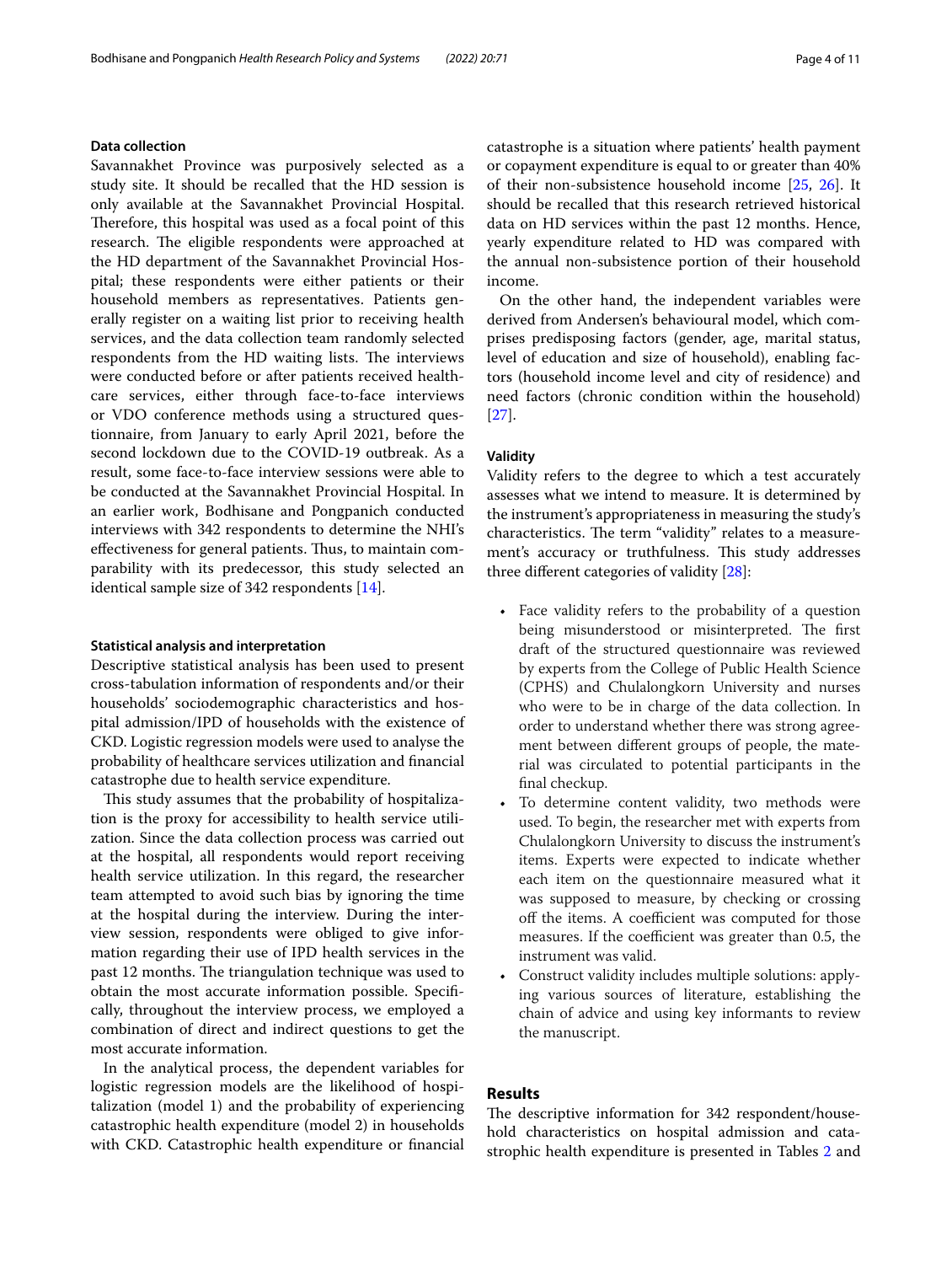<span id="page-4-0"></span>**Table 2** Respondents' and their households' sociodemographic characteristics and hospital admission for patients with kidney health issues

| Respondent's/household's sociodemographic  | <b>Hospital admission</b> | Pearson $X^2$ |              |         |  |
|--------------------------------------------|---------------------------|---------------|--------------|---------|--|
| characteristics                            | No                        | Yes           | <b>Total</b> |         |  |
| Gender of respondent                       |                           |               |              |         |  |
| Male                                       | 112 (58.6%)               | 94 (62.3%)    | 206 (60.2%)  | 0.507   |  |
| Female                                     | 79 (41.4%)                | 57 (37.7%)    | 136 (39.8%)  |         |  |
| Marital status                             |                           |               |              |         |  |
| Single                                     | 58 (30.4%)                | 47 (31.1%)    | 105 (30.7%)  | 0.906   |  |
| Married                                    | 133 (69.6%)               | 104 (68.9%)   | 237 (69.3%)  |         |  |
| Age of respondent (years)                  |                           |               |              |         |  |
| $18 - 35$                                  | 46 (24.1%)                | 13 (8.6%)     | 59 (17.3%)   | $0.01*$ |  |
| $36 - 49$                                  | 99 (51.8%)                | 15 (9.9%)     | 114 (33.3%)  |         |  |
| 50 or above                                | 46 (24.1%)                | 123 (81.5%)   | 169 (49.4%)  |         |  |
| Level of education                         |                           |               |              |         |  |
| No schooling to lower secondary school     | 22 (11.5%)                | 16 (10.6%)    | 38 (11.1%)   | 0.435   |  |
| Lower secondary school to secondary school | 106 (55.5%)               | 94 (62.3%)    | 200 (58.5%)  |         |  |
| College/university degree                  | 63 (33%)                  | 41 (27.2%)    | 104 (30.4%)  |         |  |
| Size of household                          |                           |               |              | 0.913   |  |
| 1-4 people (small)                         | 105 (55%)                 | 84 (55.6%)    | 189 (53.3%)  |         |  |
| 5 people or more (large)                   | 86 (45%)                  | 67 (44.4%)    | 153 (44.7%)  |         |  |
| Level of income                            |                           |               |              | 0.989   |  |
| Less than 1 million LAK (US\$ 100)         | 41 (21.5%)                | 34 (22.5%)    | 75 (21.9%)   |         |  |
| 1-2.5 million LAK (US\$ 100-250)           | 40 (20.9%)                | 30 (19.9%)    | 70 (20.5%)   |         |  |
| 2.5-5 million LAK (US\$ 250-500)           | 72 (37.7%)                | 58 (38.4%)    | 130 (38%)    |         |  |
| More than 5 million LAK (US\$ 500)         | 38 (19.9%)                | 29 (19.2%)    | 67 (19.6%)   |         |  |
| Respondent's occupation                    |                           |               |              |         |  |
| <b>Business owner</b>                      | 20 (10.5%)                | 20 (13.2%)    | 40 (11.7%)   | 0.892   |  |
| Farmer                                     | 50 (26.25%)               | 36 (23.8%)    | 86 (25.1%)   |         |  |
| Street vendor                              | 48 (25.1%)                | 41 (27.2%)    | 89 (26.0%)   |         |  |
| Labourer                                   | 48 (25.1%)                | 34 (22.5%)    | 82 (24.0%)   |         |  |
| Government official                        | 25 (13.1)                 | 20 (13.2%)    | 45 (13.2%)   |         |  |
| City of residence                          |                           |               |              |         |  |
| Capital (Kaysone Phomvihane District)      | 109 (57.1%)               | 91 (60.3%)    | 200 (58.5%)  | 0.582   |  |
| Others                                     | 82 (42.9%)                | 60 (39.7%)    | 142 (41.5%)  |         |  |
| Chronic condition                          |                           |               |              |         |  |
| No                                         | 155 (81.2%)               | 119 (78.8%)   | 274 (80.1%)  | 0.589   |  |
| Yes                                        | 36 (18.8%)                | 32 (21.2%)    | 68 (19.9%)   |         |  |

\*Statistically signifcant at a 95% confdence interval

[3,](#page-5-0) respectively. The sociodemographic characteristics include respondent gender, marital status, age, level of education, size of household, level of income, occupation, city of residence and chronic conditions.

As shown in Table [2,](#page-4-0) the HD session under the NHI is only available at the Savannakhet Provincial Hospital in Kaysone Phomvihane District. Patients who resided in the other 14 districts needed to travel to Kaysone Phomvihane for treatments. In this regard, the city of residence was divided into two categories: the Kaysone

Phomvihane District (the capital of Savannakhet Province), and other districts within the province. According to the Pearson  $\chi^2$  value, only the respondent age was statistically signifcant at a 95% confdence interval. In particular, most of the respondents were more than 50 years old, accounting for 123 (81.5%) individuals, followed by respondents aged 36–49 years and 18–35 years, at 15  $(9.9\%)$  and 14  $(8.6\%)$ , respectively. This indicates that the relationship between the age of respondents and hospital admission was not independent.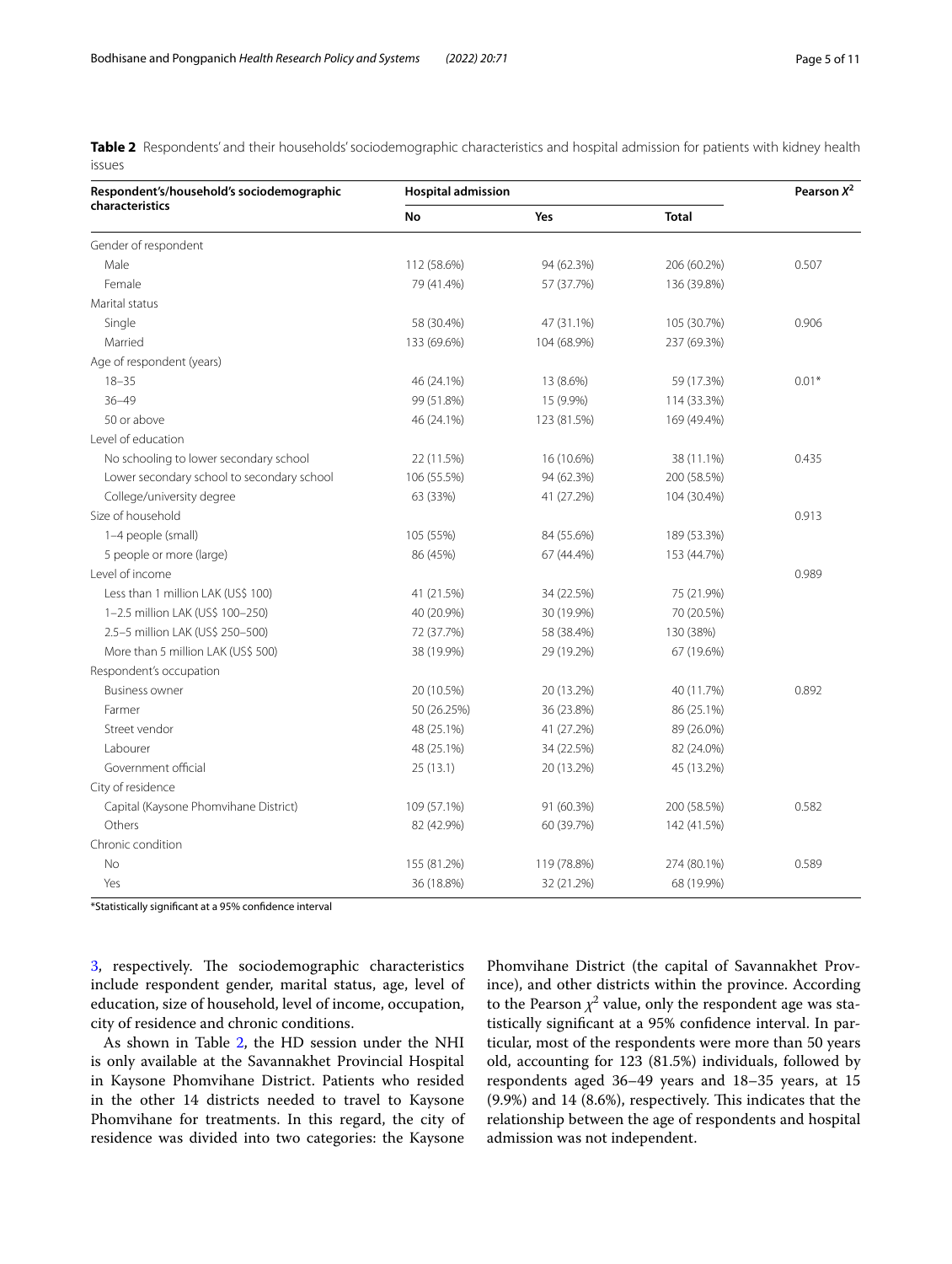<span id="page-5-0"></span>**Table 3** Respondents' and their households' sociodemographic and catastrophic health expenditure for households with kidney health issues

| Respondent's/household's sociodemographic  | Catastrophic health expenditure | Pearson $X^2$ |              |          |
|--------------------------------------------|---------------------------------|---------------|--------------|----------|
| characteristics                            | <b>No</b>                       | Yes           | <b>Total</b> |          |
| Gender of respondent                       |                                 |               |              | 0.118    |
| Male                                       | 110 (56.4%)                     | 96 (65.3%)    | 206 (60.2%)  |          |
| Female                                     | 85 (43.6%)                      | 51 (34.7%)    | 136 (39.8%)  |          |
| Marital status                             |                                 |               |              |          |
| Single                                     | 56 (28.7%)                      | 49 (33.3%)    | 105 (30.7%)  | 0.407    |
| Married                                    | 139 (73.7%)                     | 98 (66.7%)    | 237 (69.3%)  |          |
| Age of respondent (years)                  |                                 |               |              |          |
| $18 - 35$                                  | 38 (19.5%)                      | 21 (14.3%)    | 59 (17.3%)   | 0.296    |
| $36 - 49$                                  | 67 (34.4%)                      | 47 (32%)      | 114 (33.3%)  |          |
| 50 or above                                | 90 (46.2%)                      | 79 (53.7%)    | 169 (49.4%)  |          |
| Level of education                         |                                 |               |              |          |
| Primary school                             | 16 (8.2%)                       | 22 (15%)      | 38 (11.1%)   | $0.00*$  |
| Lower secondary school to secondary school | 140 (71.8%)                     | 60 (40.8%)    | 200 (58.5%)  |          |
| College/university degree                  | 39 (20%)                        | 65 (44.2%)    | 104 (30.4%)  |          |
| Size of household                          |                                 |               |              |          |
| 1-4 people (small)                         | 100 (51.3%)                     | 89 (60.5%)    | 189 (55.3%)  | 0.088    |
| 5 people or more (large)                   | 95 (48.7%)                      | 58 (39.5%)    | 153 (44.7%)  |          |
| Level of income                            |                                 |               |              |          |
| Less than 1 million LAK (US\$ 100)         | 11 (5.6%)                       | 64 (43.5%)    | 75 (21.9%)   | $0.001*$ |
| 1-2.5 million LAK (US\$ 100-250)           | 26 (13.3%)                      | 44 (29.9%)    | 70 (20.5%)   |          |
| 2.5-5 million LAK (US\$ 250-500)           | 99 (50.8%)                      | 31 (21.1%)    | 130 (38.0%)  |          |
| More than 5 million LAK (US\$ 500)         | 59 (30.3%)                      | 8 (5.4%)      | 67 (19.6%)   |          |
| Respondent's occupation                    |                                 |               |              |          |
| <b>Business owner</b>                      | 33 (16.9%)                      | 7(4.8%)       | 40 (11.7%)   | $0.001*$ |
| Farmer                                     | 37 (19.0%)                      | 49 (33.3%)    | 86 (25.1%)   |          |
| Street vendor                              | 51 (26.2%)                      | 38 (25.9%)    | 89 (26.0%)   |          |
| Labourer                                   | 42 (21.5%)                      | 40 (27.2%)    | 82 (24.0%)   |          |
| Government official                        | 32 (16.4%)                      | 13 (8.8%)     | 45 (13.2%)   |          |
| City of residence                          |                                 |               |              |          |
| Capital (Kaysone Phomvihane District)      | 132 (67.7%)                     | 68 (46.3%)    | 200 (58.5%)  | $0.001*$ |
| Others                                     | 63 (32.3%)                      | 79 (53.7%)    | 142 (41.5%)  |          |
| Chronic condition                          |                                 |               |              |          |
| No                                         | 190 (97.4%)                     | 84 (57.1%)    | 274 (80.1%)  | $0.001*$ |
| Yes                                        | 5(2.6%)                         | 63 (42.9%)    | 68 (19.9%)   |          |

\*Statistically signifcant at a 95% confdence interval

Table [3](#page-5-0) shows the cross-tabulation statistics between respondent/household characteristics and catastrophic health expenditure due to health service utilization. This study covered catastrophic health expenditure based on medical and nonmedical expenses related to IPD sessions. The data show that 147 households out of 342 samples sufered fnancial catastrophe due to healthrelated spending. At a 95% confdence level, fve factors in Table [3](#page-5-0) are statistically significant: level of education, level of income, respondent's employment, city of residence and presence of chronic conditions within households. This means that each of these factors is not independent of a household's fnancial catastrophe when the Pearson  $\chi^2$  score is less than 0.05.

As mentioned earlier, independent variables were based on Andersen's behavioural model. The logistic regression (model 1) presented in Table [4](#page-6-0) shows that respondents aged more than 50 years were 9.763 times as likely to use IPD services as respondents aged between 18 and 35 years at a 95% confdence interval. Regardless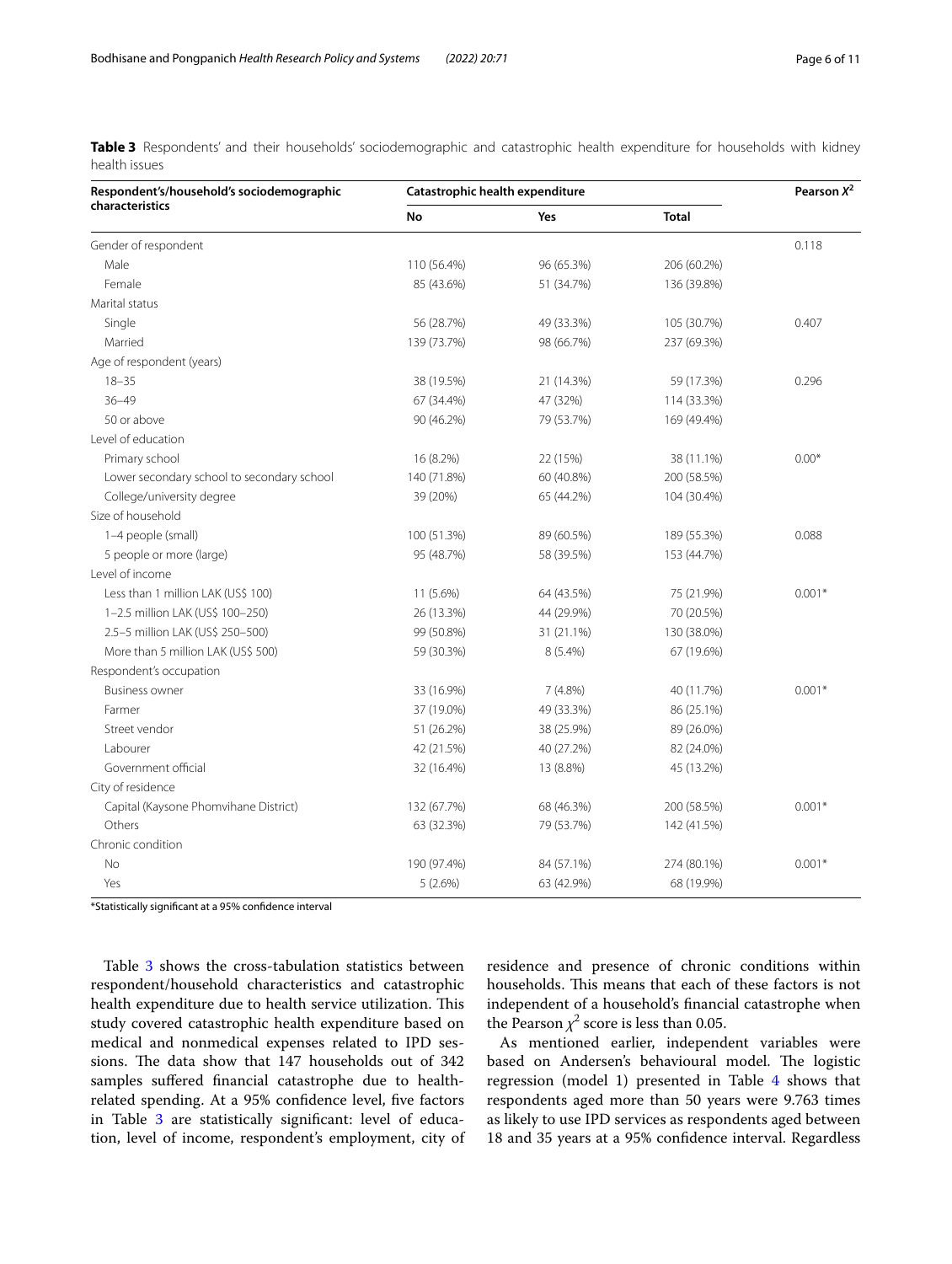<span id="page-6-0"></span>**Table 4** Probability of hospitalization of household members with kidney health issues under the NHI scheme

<span id="page-6-1"></span>

| <b>Table 5</b> Probability of encountering catastrophic health |  |  |
|----------------------------------------------------------------|--|--|
| expenditure for households with kidney health issues under the |  |  |
| NHI scheme                                                     |  |  |

| Independent variable (based on Andersen's               | <b>Binary logistic</b>                                                                                     |          | NHI scheme                                                      |                                                                                                                          |          |  |
|---------------------------------------------------------|------------------------------------------------------------------------------------------------------------|----------|-----------------------------------------------------------------|--------------------------------------------------------------------------------------------------------------------------|----------|--|
| behavioural model)                                      | regression model<br>1: probability of<br>hospitalization<br><b>NHI 2021</b><br>Nagelkerke<br>$R^2 = 0.411$ |          | Independent variable (based on Andersen's<br>behavioural model) | <b>Binary logistic</b><br>regression model<br>2: probability of<br>catastrophic health<br>expenditure<br><b>NHI 2021</b> |          |  |
|                                                         |                                                                                                            |          |                                                                 |                                                                                                                          |          |  |
|                                                         |                                                                                                            |          |                                                                 |                                                                                                                          |          |  |
|                                                         | <b>OR</b>                                                                                                  | P value  |                                                                 | Nagelkerke<br>$R^2 = 0.703$                                                                                              |          |  |
| Predisposing factors                                    |                                                                                                            |          |                                                                 | <b>OR</b>                                                                                                                | P value  |  |
| Gender of respondent                                    |                                                                                                            |          |                                                                 |                                                                                                                          |          |  |
| Male                                                    |                                                                                                            |          | Predisposing factors                                            |                                                                                                                          |          |  |
| Female                                                  | 0.992                                                                                                      | 0.976    | Gender of respondent                                            |                                                                                                                          |          |  |
| Age of respondent (years)                               |                                                                                                            |          | Male                                                            |                                                                                                                          |          |  |
| $18 - 35$                                               |                                                                                                            |          | Female                                                          | 1.108                                                                                                                    | 0.782    |  |
| $36 - 69$                                               | 0.518                                                                                                      | 0.125    | Age of respondent (years)                                       |                                                                                                                          |          |  |
| 50 or above                                             | 9.763                                                                                                      | $0.001*$ | $18 - 35$                                                       |                                                                                                                          |          |  |
| Marital status                                          |                                                                                                            |          | $36 - 69$                                                       | 1.392                                                                                                                    |          |  |
| Single                                                  |                                                                                                            |          | 50 or above                                                     | 2.848                                                                                                                    | 0.065    |  |
| Married                                                 | 1.104                                                                                                      | 0.737    | Marital status                                                  |                                                                                                                          |          |  |
| Level of education                                      |                                                                                                            |          | Single                                                          |                                                                                                                          |          |  |
| Never attended school to primary school                 |                                                                                                            |          | Married                                                         | 0.755                                                                                                                    | 0.481    |  |
| Lower secondary to secondary school                     | 1.330                                                                                                      | 0.531    | Level of education                                              |                                                                                                                          |          |  |
| College/university degree                               | 0.803                                                                                                      | 0.656    | Never attended school to primary school                         | 0.269                                                                                                                    | $0.027*$ |  |
| Size of household                                       |                                                                                                            |          | Lower secondary to secondary school                             | 0.548                                                                                                                    | 0.352    |  |
| 1-4 people (small)                                      |                                                                                                            |          | College/university degree                                       |                                                                                                                          |          |  |
| 5 people or more (large)                                | 0.766                                                                                                      | 0.371    | Size of household                                               |                                                                                                                          |          |  |
| Enabling factors                                        |                                                                                                            |          | 1-4 people (small)                                              | 0.228                                                                                                                    | $0.001*$ |  |
| Level of income                                         |                                                                                                            |          | 5 people or more (large)                                        |                                                                                                                          |          |  |
| Less than 1 million LAK (US\$ 100)                      |                                                                                                            |          | Enabling factors                                                |                                                                                                                          |          |  |
| 1-2.5 million LAK (US\$ 100-250)                        | 0.793                                                                                                      | 0.584    | Level of income                                                 |                                                                                                                          |          |  |
| 2.5-5 million LAK (US\$ 250-500)                        | 0.924                                                                                                      | 0.831    | Less than 1 million LAK (US\$ 100)                              |                                                                                                                          |          |  |
| More than 5 million LAK (US\$ 500)                      | 1.024                                                                                                      | 0.958    | 1-2.5 million LAK (US\$ 100-250)                                | 0.224                                                                                                                    | $0.004*$ |  |
| City of residence                                       |                                                                                                            |          | 2.5-5 million LAK (US\$ 250-500)                                | 0.021                                                                                                                    | $0.001*$ |  |
| Capital (Kaysone Phomvihane District)                   |                                                                                                            |          | More than 5 million LAK (US\$ 500)                              | 0.005                                                                                                                    | $0.001*$ |  |
| Other districts                                         | 0.833                                                                                                      | 0.519    | City of residence                                               |                                                                                                                          |          |  |
| Need factors                                            |                                                                                                            |          | Capital (Kaysone Phomvihane District)                           |                                                                                                                          |          |  |
| Chronic condition                                       |                                                                                                            |          | Other districts                                                 | 3.766                                                                                                                    | $0.001*$ |  |
| No                                                      |                                                                                                            |          | Need factors                                                    |                                                                                                                          |          |  |
| Yes                                                     | 1.716                                                                                                      | 0.163    | Chronic condition                                               |                                                                                                                          |          |  |
|                                                         |                                                                                                            |          | <b>No</b>                                                       |                                                                                                                          |          |  |
| *Statistically significant at a 95% confidence interval |                                                                                                            |          | Yes                                                             | 107.908                                                                                                                  | $0.001*$ |  |

of not being statistically signifcant, households with chronic conditions and kidney issues were 1.716 times as likely to be hospitalized.

As shown in Table [5,](#page-6-1) the logistic regression model 2 estimates the catastrophic health expenditure of households with kidney health issues at the HD section at the Savannakhet Provincial Hospital. Assessments of catastrophic health expenditure conditions

\*Statistically signifcant at a 95% confdence interval

within a household were made using the household's annual income and health spending over the preceding 12 months. This logistic regression model found that five independent variables were statistically signifcant: level of education, size of household, level of income, city of residence and chronic conditions.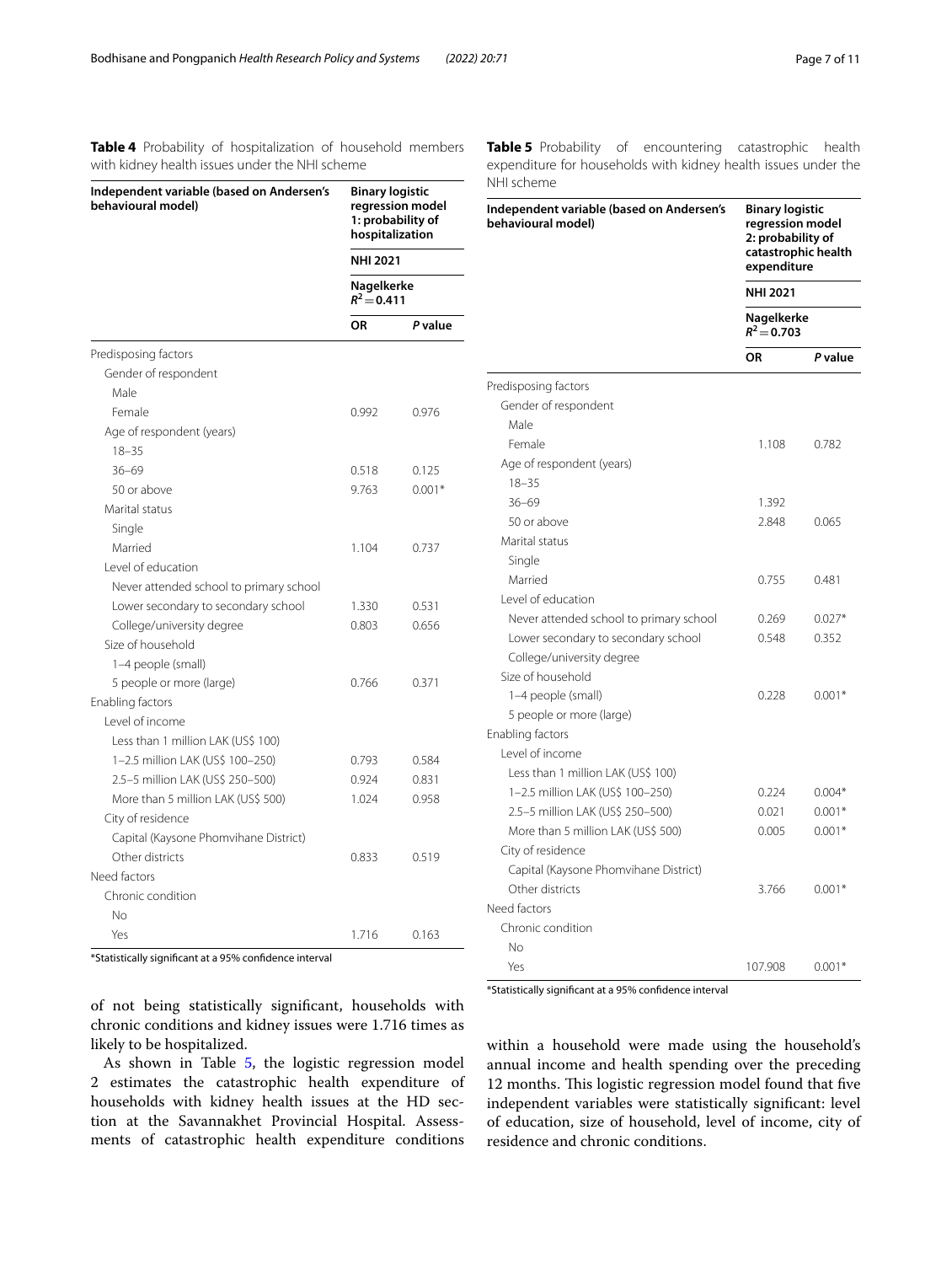Firstly, in terms of education, respondents with the lowest educational background had a 3.717 (inverse odds ratio  $[OR] = 1/0.269$ ) times higher chance of incurring catastrophic health expenditure when compared to respondents with a lower secondary school to secondary school background. The inverse OR also indicated that small households with 1–4 members had a 4.464 (inverse  $OR = 1/0.228$ ) times higher possibility of financial hardship than larger households (more than fve members). Undoubtedly, income level is an essential factor in assessing the likelihood of catastrophic health expenditure; the results show that all income quantiles were statistically signifcant. In particular, households categorized in the lowest income quantile with a monthly income of less than 1 million LAK (US\$ 100) were approximately 200 times (inverse  $OR = 1/0.005$ ) as likely to encounter catastrophic health expenditure when compared to the wealthiest income quantile. As HD sessions are only available at the Savannakhet Provincial Hospital in Kaysone Phomvihane District, it is assumed that people who resided in Kaysone Phomvihane District were likely to have lower nonmedical expenditure than patients from more distant districts. The logistic regression model shows that patients from other districts were 3.766 times as likely to end up with catastrophic health expenditure when compared to patients who resided in Kaysone Phomvihane District. The situation is observed to be even worse for households with the existence of an additional chronic condition; the model shows that households with chronic conditions are estimated to be almost 108 times as likely to incur catastrophic health-related costs when compared to a household without other chronic conditions.

## **Discussion**

As a pilot initiative, NHI currently supports unlimited HD sessions in several provinces, including Savannakhet. The HD session under the NHI is only accessible in Kaysone Phomvihane District, Savannakhet Province's capital. There are several constraints to healthcare access and fnancial challenges associated with nonmedical expenses in this respect. In terms of statistical analysis, the outcome shows that only the respondent's age was statistically signifcant in regression model 1, meaning that the NHI scheme increased healthcare usage for a family with renal health difficulties similarly for all predictors except age. A study conducted on the impact of NHI on accessibility and fnancial protection against catastrophic health expenditure found that marital status, home size and income levels were statistically signifcant for general patients [[14\]](#page-10-12). Recall that the NHI programme covers the expenses of treatment, medications, hospitalization and consultations, as well as high-cost services (major surgery, such as heart and brain surgery, and HD) and treatment for chronic conditions. The results of this study are in accord with those of previous studies showing that NHI successfully increases access to HD sessions in public hospitals without incurring medical costs. However, managing a substantially subsidized tax-based NHI plan with minimal copayments and ensuring sustainability in the long run is a significant administrative difficulty for the government [\[29\]](#page-10-26).

In high-income countries, prepayment systems (e.g. taxes and insurance premiums) are often used to pool revenues. Similar systems would be challenging to succeed in low-income economies due to disparities in employment rates and fnancial stability. Additionally, the widespread need in low-income countries for patients to pay OOP at the service delivery site efectively prevented many patients from receiving renal treatment. This outcome is demonstrated by the fact that only a small proportion of patients in low-income nations receive renal replacement treatment despite a high incidence of endstage renal disease [\[18](#page-10-16)].

Fewer than 10% of Indian patients with end-stage renal disease receive renal replacement therapy, and up to 70% of those initiating dialysis die or discontinue treatment within the first 3 months owing to financial constraints [[30\]](#page-10-27). In research conducted in South Africa, fewer than half of individuals with end-stage renal illness received dialysis [\[31\]](#page-10-28). A case study from Cambodia demonstrates that cost constraints are the primary impediment to access to healthcare at HD centres. Each HD session costs between US\$ 45 and US\$ 60; this is relatively expensive when compared to the average monthly salary in Phnom Penh of US\$ 150. Due to the lack of coverage by the health insurance system, patients are obliged to bear all medical costs individually, referred to as OOP expenditure. As a result, it is reported that the HD session is only accessible to households of the upper classes  $[19]$  $[19]$ .

In Indonesia, a health fnancing programme is critical for providing access to care and fnancial protection against catastrophic health expenditures for households with member with renal problems. The Indonesian government formed the Healthcare and Social Security Agency in 2013 (known as Badan Penye-lenggara Jaminan Sosial Kesehatan or "BPJS Kesehatan"). All workers nationally are required to contribute to this healthcare scheme. As a stepping stone towards UHC, all residents (including long-term expatriates) are required to join. Also, in exchange for family coverage, one spouse must make a payment to the scheme for the family to be covered. The BPJS scheme also offers total coverage for dialysis treatment, which improves accessibility to health service utilization for end-stage renal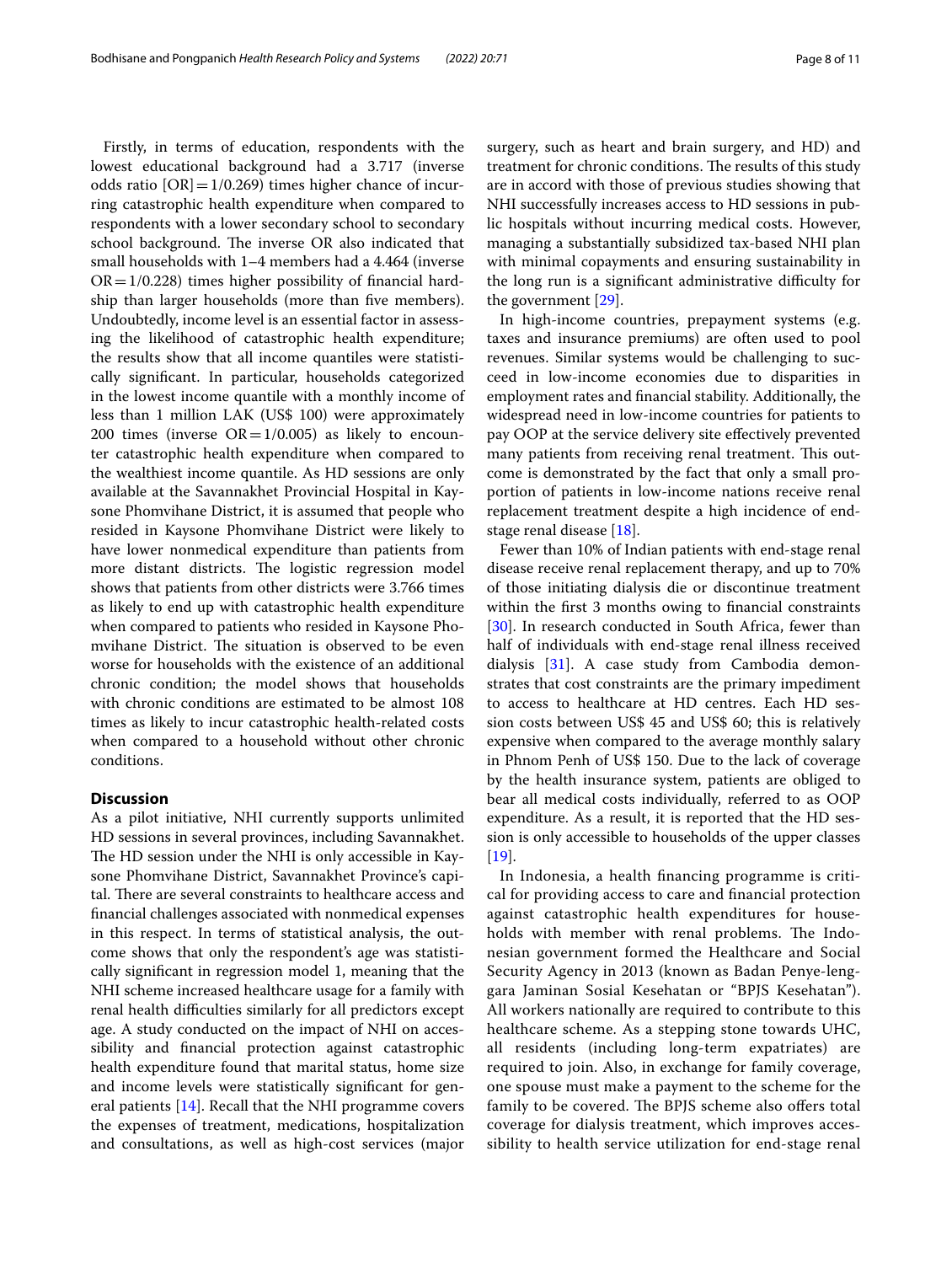disease [\[32](#page-10-29)]. As of 2014, the BPJS revealed that CKD had become the second leading cause of morbidity after heart disease. The BPSJ's payment for the coverage of kidney patients was more than US\$ 161 million [\[33](#page-10-30)]. In Thailand's scenario, the government has made an effort to improve accessibility for patients with kidney ailments. Since 2003, the Social Security System has covered dialysis as a healthcare service. Although the UHC scheme was implemented in 2002, it did not include renal replacement therapy until 2008 [[34,](#page-10-31) [35\]](#page-10-32).

Logistic regression model 2 found that many factors can lead respondents/their households to fnancial hardship. Most signifcantly, the presence of chronic conditions in addition to kidney issues dramatically increases the chance of sufering catastrophic health expenditures. In recent years, multiple chronic conditions have continuously proliferated among individuals of all ages. These health issues are highly associated with health utilization and cost implications for individuals, families, insurance payers and the public sector. A previous study discovered that households with chronic diseases had an approximately 8.695 greater likelihood of having catastrophic health expenditure for general patients  $[14]$  $[14]$  $[14]$ . The previous study found that the average per capita health service costs of patients with two, three and more than four chronic conditions increased by 107.4%, 307.4% and 1110.8%, respectively, in comparison to patients with a single chronic illness [[36](#page-10-33)]. A study in China found that patients with more chronic diseases had signifcantly higher treatment costs when compared to those with a single disease. Specifcally, patients with four chronic diseases usually had about three times higher OOP expenditures than patients without chronic health issues [\[37](#page-10-34)]. City or location of residence is also an essential factor contributing to catastrophic health expenditure. There are 15 districts in Savannakhet Province; some patients need to travel more than 3 hours to receive HD sessions in Kaysone Phomvihane District. Longer distance travelled directly increases nonmedical expenditures related to health services. In this case, nonmedical expenses refer to transportation, accommodations and other accompanying household members' expenditures. It has been shown in many studies that rural patients experience greater transportation difficulties in accessing healthcare than their urban counterparts. Rural patients reported more difficulties with transportation and travel distances to healthcare providers and a greater burden of travel for healthcare as evaluated in terms of distance and time travelled  $[38-40]$  $[38-40]$ . The International Labour Organization suggests that UHC alone will be insufficient to attain financial protection. Integration with other social protection measures is required, including paid sick leave, disability allowances and social welfare payments, among others [[41](#page-10-37)].

Most of the wealthy households in the Lao People's Democratic Republic preferred using health services in neighbouring countries in the Association of Southeast Asian Nations (ASEAN) region, such as Thailand, Viet Nam and Singapore  $[21, 42]$  $[21, 42]$  $[21, 42]$  $[21, 42]$  $[21, 42]$ . The overseas health services offer HD sessions, renal replacement therapy and other organ transplants. However, most recently, access to health services in a foreign country has become very difficult due to the travel restriction during the COVID-19 pandemic. This situation consequently leads to greater numbers of patients in referral hospitals and other local health facilities. As a result, patients need to spend more time waiting for HD sessions. Several patients in Savannakhet Province chose to seek health treatment in the Vientiane capital at their own expense, despite the journey of over 485 km. These patients are always accompanied by other household members, leading to higher household spending and an increased risk of incurring catastrophic health costs.

By making a comparison between the NHI's impact on preventing catastrophic health expenditures for general patients and patients with chronic kidney health issues, we have proven that the NHI scheme is efectively able to protect households from catastrophic health expenditure. In contrast, households categorized in the lowest income quintile (with a monthly income of US\$ 100) were signifcantly associated with the highest possibility of sufering from health-related financial catastrophe. The result is in accord with previous research, which has revealed that Lao patients cannot access HD regularly due to fnancial constraints [[19](#page-10-17)]. As a result, many patients in rural areas who reside far from referral hospitals prefer to use alternatives.

### **Conclusions and policy implications**

Nonmedical spending is the main factor creating huge expenses and ultimately leading to poverty. Even with adequate regulation and funding, the lack of adequate infrastructure will limit the expansion of HD and transplantation. Infrastructure construction and maintenance are critical to the growth and development of the health system.

Concerning the study outcome, several policy recommendations have been provided for policy-makers to enhance the efectiveness of the NHI. Firstly, regarding the fact that the HD sessions are only available at a referral hospital (Savannakhet Provincials Hospital), it is recommended that the government provide more medical equipment (dialysis equipment) in multiple locations within a single province. There is a considerable demand for more dialysis nurses, nephrologists, laboratories,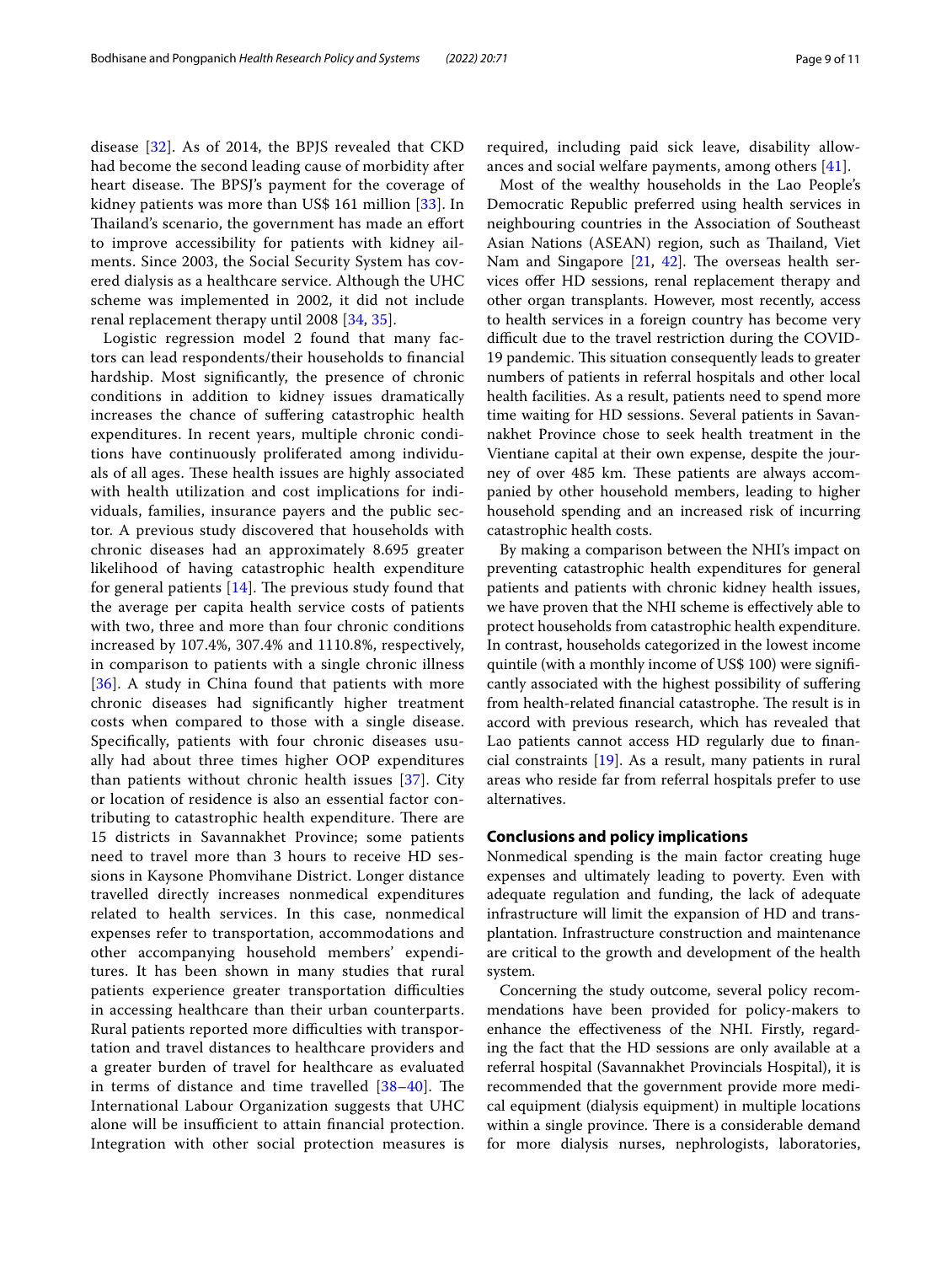infrastructure for HD therapy, transplant surgeons and the establishment of a renal bank for transplant surgery. Improved infrastructure and healthcare personnel will consequently lower nonmedical expenditures, helping people who would sufer from catastrophic health expenditures. The government should cooperate with the private sector/developing partners to allow patients to use health services under the coverage of NHI. Indeed, with appropriate regulation and public–private partnerships in service delivery, provision may provide a realistic means for decision-makers to improve the functioning of their respective health systems by increasing access and bridging existing disparities between urban and rural locations. Invariably, as fnancial barriers to health insurance coverage are reduced, problems with physical access to medicines, technology and other necessary services can be efectively addressed by such collaborative partnerships. Moreover, because health insurance funds practically come with patients, the health system's responsiveness is anticipated to improve due to increasing competition among providers [\[43](#page-10-39)].

For CKD, an HD session may not be the end of the road for treatment. Large numbers of Lao patients seek renal transplants in neighbouring countries, predominantly Thailand and Viet Nam. The patients receive organs through their personal connections, such as families and relatives. In the short run, we strongly recommend that NHI's policy-makers collaborate with neighbouring countries' hospitals (Thailand and Viet Nam), which will allow accessibility to health services for Lao patients through copayment means. For the long-term policy recommendations, the government should move forward to include kidney transplants in the NHI healthcare system. As the cost for a kidney transplant in the Lao People's Democratic Republic will be comparable to that in neighbouring countries' public hospitals, the NHI policy-makers may apply copayment or payment plans for patients. The target donors are patients who are in a brain-dead state. Regarding this policy, we recommended that the government collaborate with Lao Red Cross for organ donation. Payment plans contribute to the achievement of health policy goals by increasing patient access to critical health services, high-quality treatment and increased fairness, while also boosting resource efectiveness and efficiency and, when appropriate, cost management  $[44]$  $[44]$ . In other words, healthcare payment plans would signifcantly enhance access to healthcare services and alleviate family fnancial hardship.

A possible limitation is that this is a cross-sectional study; thus, no causal relationship between dependent variables and potential explanatory variables can be established. The outcome only quantifes incidence, not the event that generated the data in the frst place. As information related to the HD session has been traced back within the period of 1 year, there is a possibility of recall bias in the data collection process. Moreover, this study does not include patients who decided to use HD sessions in other sites through OOP expenditure due to the long waiting list.

#### **Abbreviations**

AKI: Acute kidney injury; CBHI: Community-Based Health Insurance; FMNCH: Free Maternal, Neonatal and Child Health; HD: Haemodialysis; HEF: Health Equity Fund; IPD: Inpatient department; NHI: National Health Insurance; OOP: Out of pocket; OR: Odds ratio; SSO: Social Security Organization; UHC: Universal health coverage

#### **Acknowledgements**

This research could not have been completed without the support from Professor Sathirakorn Pongpanich, the coauthor, who is the Dean of the College of Public Health Science (CPHS). I want to show my gratitude to officers in the Savannakhet Department of Health and Savannakhet Provincial Hospital for their assistance, advice and recommendation during the data collection process. I also want to take this opportunity to express my sincere thanks to the Rachadapisaek Sompote Fund of Graduate School, Chulalongkorn University, for fnancial support throughout the research.

#### **Author contributions**

SP was responsible for the overall study design. SB was responsible for data collection, analysis and writing. Both the authors read and approved the manuscript.

#### **Funding**

Rachadapisaek Sompot Fund of the Graduate School, Chulalongkorn University, is the main sponsor of this research.

#### **Availability of data and materials**

The structured questionnaire and SPSS database are available upon request.

#### **Declarations**

#### **Ethics approval and consent to participate**

The National Ethics Committee of Health Research (NECHR) of the National Institute of Public Health (under the Lao Ministry of Health) has approved the ethical consideration for this study (no. 033/2013 NIOPH/NECHR). Healthcare professionals were notifed of the study's existence and methods by letter and phone calls. The health facilities visited provided written permission. Before conducting the face-to-face interviews, oral and informed permission was sought from participants. The individuals selected voluntarily agreed to participate in the interview sessions. All information gathered was kept in the strictest confdence. The researcher clearly described the goal of the data collection, the purpose, access to the information and his or her involvement. The interviewer highlighted the study's value, stating that it will aid in planning for the expansion of healthcare access.

#### **Consent for publication**

Somdeth Bodhisane, PhD, and Professor Sathirakorn Pongpanich, PhD, mutually agree to publish this research outcome.

#### **Competing interests**

Somdeth Bodhisane, PhD, and Professor Sathirakorn Pongpanich, PhD, would like to declare that there are no competing interests.

Received: 11 January 2022 Accepted: 18 May 2022Published online: 20 June 2022